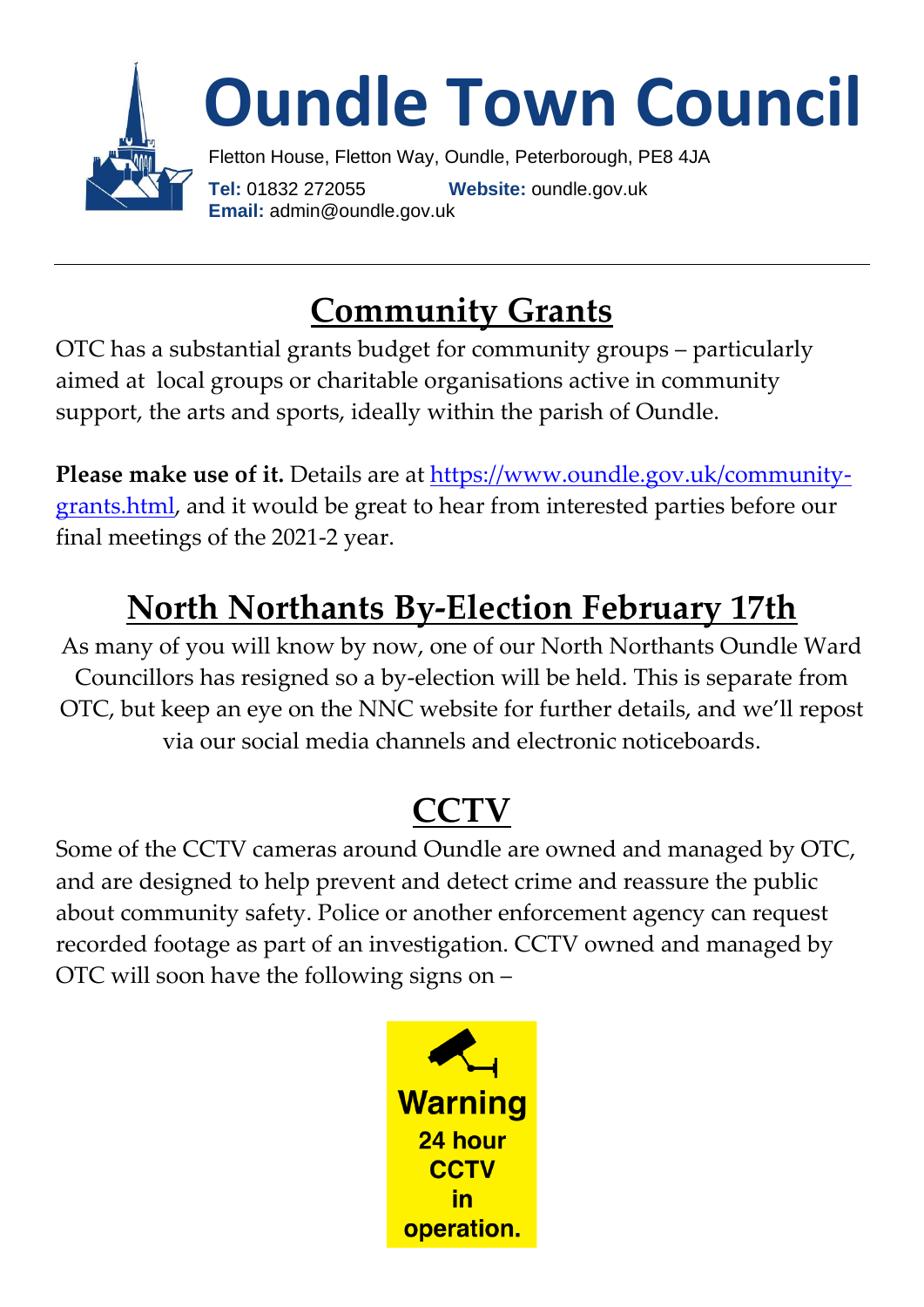## **Budget and precept for 2022-3**

Our budget for 2022-23 has set a 5% rise in the OTC precept (after a 0% rise in 2021-2) BUT has embedded in it funding for some extra ambitions for 2022-23, on top of more available grants to community groups.

| Jubilee                 | Ongoing repairs to the wall | Cemetery wardens to       |
|-------------------------|-----------------------------|---------------------------|
| celebrations            | around St Peters churchyard | help manage cemetery      |
| A local<br>"Green fund" | Rekindling the Hub space    | Repairs at public toilets |

## **Road safety**

It feels like a very good time to remind ourselves how important it is for **all** of us to be careful of all other road users around Oundle.

The changes to the Highway Code, likely to be in place soon, look as if they will introduce a new hierarchy of road users, placing pedestrians at the top, and demanding other road users to give them priority. It will only become law once passed by Parliament, but the diagrams attached give a good overview of the likely changes – you may have seen them online, but it seems prudent to keep them in our focus.